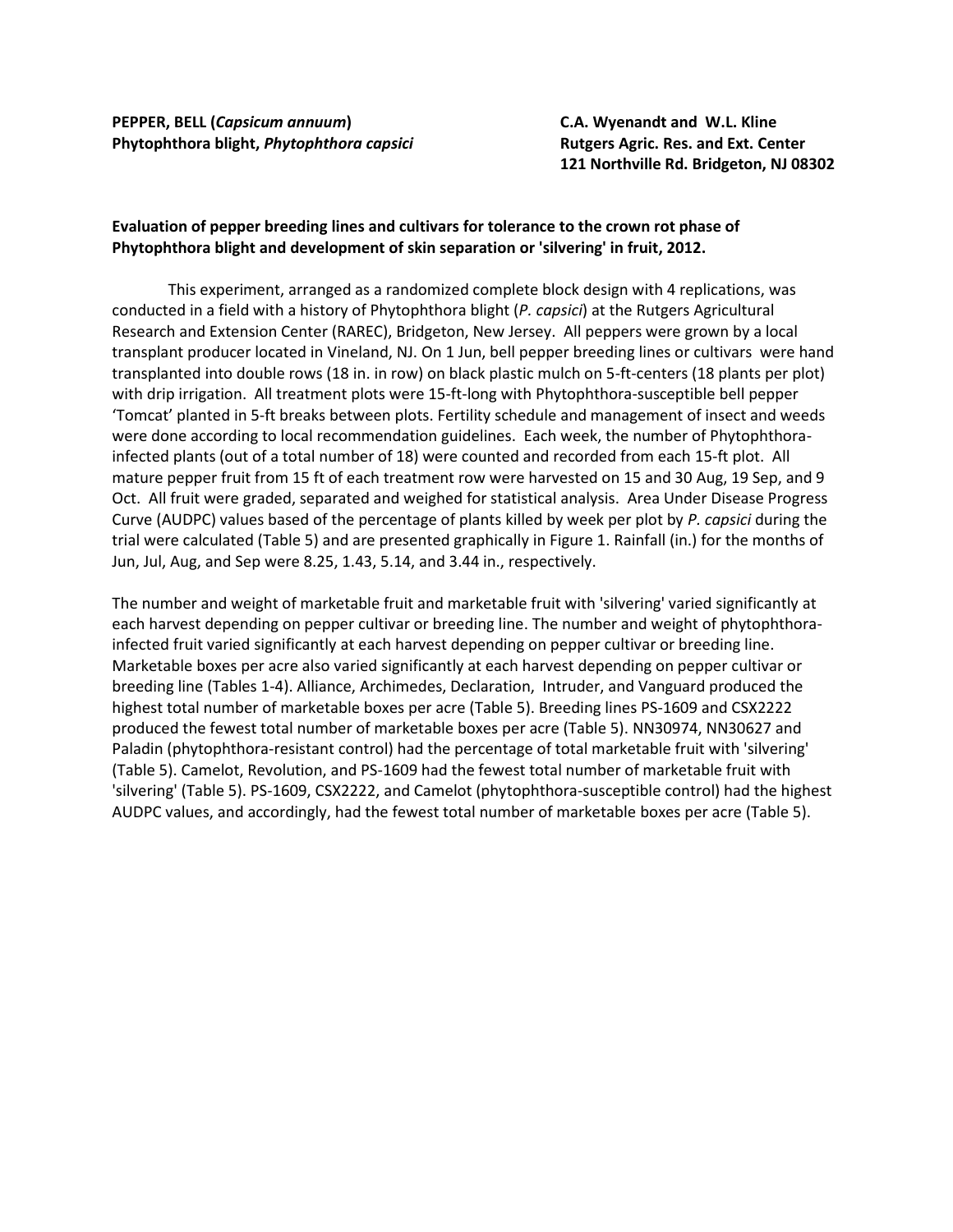Table 1. Number and weight of total marketable fruit, number and weight of marketable fruit with 'silvering', percentage of marketable fruit with 'silvering', number and weight of phytophthora-infected fruit, and marketable boxes per acre at harvest 1 on 15 Aug at the Rutgers Agricultural Research and Extension Center in 2012.

|                   |              |                               |        | %                           |      |                        |                             |      |            |  |
|-------------------|--------------|-------------------------------|--------|-----------------------------|------|------------------------|-----------------------------|------|------------|--|
|                   |              |                               |        | Marketable fruit            |      | marketable             | Phytophthora-               |      |            |  |
| Cultivar/Breeding |              | Marketable fruit <sup>2</sup> |        | with silvering <sup>y</sup> |      | fruit with             | infected fruit <sup>w</sup> |      | Marketable |  |
| Line              | Company      | No                            | Wt     | No                          | Wt   | silvering <sup>x</sup> | No                          | Wt   | boxes/A    |  |
| Alliance          | Harris Moran | $39.25^u$                     | 13.10  | 2.50                        | 1.01 | 29                     | 5.00                        | 0.00 | 814        |  |
| Archimedes        | Seminis      | 36.00                         | 11.05  | 7.50                        | 2.44 | 21                     | 9.00                        | 0.04 | 747        |  |
| Aristotle         | Seminis      | 20.25                         | 6.54   | 5.50                        | 1.89 | 16                     | 8.50                        | 0.00 | 420        |  |
| Camelot           | Seminis      | 20.75                         | 6.24   | 0.00                        | 0.00 | $\mathbf 0$            | 12.50                       | 0.04 | 431        |  |
| Declaration       | Harris Moran | 41.00                         | 13.78  | 5.25                        | 2.03 | 8                      | 4.75                        | 0.05 | 851        |  |
| PS0994-1819       | Seminis      | 35.50                         | 11.99  | 16.50                       | 5.86 | 41                     | 3.25                        | 0.00 | 737        |  |
| Revolution        | Harris Moran | 20.00                         | 6.80   | 1.75                        | 0.60 | 29                     | 7.75                        | 0.00 | 415        |  |
| E20B.20854        | Enza Zaden   | 25.50                         | 7.56   | 4.00                        | 1.38 | 15                     | 1.00                        | 0.00 | 529        |  |
| nn030627          | Syngenta     | 18.50                         | 6.13   | 9.50                        | 3.26 | 50                     | 2.75                        | 0.00 | 384        |  |
| nn030974          | Syngenta     | 25.75                         | 8.99   | 15.25                       | 5.58 | 52                     | 1.75                        | 0.00 | 534        |  |
| nn031181          | Syngenta     | 25.75                         | 8.57   | 5.25                        | 1.81 | 25                     | 4.25                        | 0.00 | 534        |  |
| Intruder          | Syngenta     | 28.75                         | 9.32   | 12.25                       | 4.23 | 42                     | 0.00                        | 0.00 | 597        |  |
| FPP1814           | Sakata       | 19.75                         | 5.75   | 4.25                        | 1.40 | 14                     | 11.50                       | 0.00 | 410        |  |
| CSX32222          | Sakata       | 5.50                          | 1.60   | 1.25                        | 0.40 | 16                     | 6.75                        | 0.00 | 114        |  |
| CSX32801          | Sakata       | 28.00                         | 8.98   | 8.50                        | 2.80 | 22                     | 2.25                        | 0.00 | 581        |  |
| CSX32805          | Sakata       | 16.25                         | 4.60   | 4.75                        | 1.48 | 17                     | 11.00                       | 0.00 | 337        |  |
| PS 16351609       | Seminis      | 6.50                          | 1.85   | 0.50                        | 0.21 | 6                      | 9.75                        | 0.04 | 135        |  |
| Vanguard          | Harris Moran | 58.00                         | 20.64  | 11.50                       | 4.26 | 25                     | 0.00                        | 0.00 | 1204       |  |
| Paladin           | Rogers       | 26.50                         | 7.85   | 12.50                       | 3.91 | 54                     | 3.50                        | 0.00 | 550        |  |
|                   | <b>LSD</b>   | 27.82                         | 9.7318 | 10.665                      | 3.81 | 28                     | 10.46                       | 0.06 | 577        |  |

<sup>z</sup> Number and weight (in lb/plot) of extra-large (>.05 lb), large (.33-.49 lb), and medium-sized (.25-.32 lb) marketable fruit with and without 'silvering' per 15 ft plot.

<sup>y</sup> Number and weight (lb/plot) of extra-large, large, and medium-sized marketable fruit with 'silvering' per 15 ft plot.

<sup>x</sup> Percentage of marketable fruit (extra-large, large, and medium) with 'silvering' per 15 ft plot.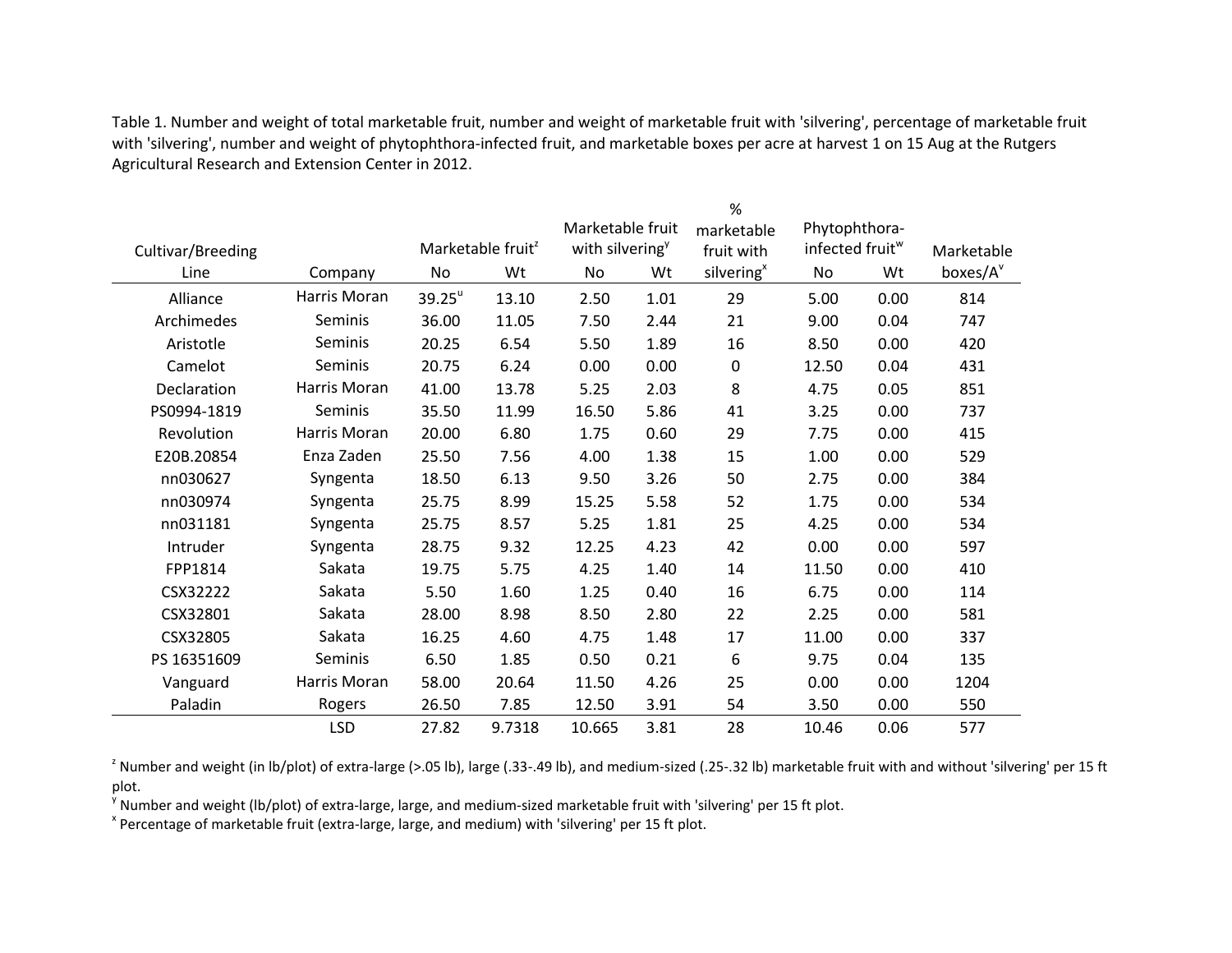<sup>&</sup>lt;sup>w</sup> Number and weight (in lb/plot) of phytophthora-infected fruit per 15 ft plot.<br><sup>v</sup> Number of boxes (28 lb) per acre of extra-large, large, and medium-sized marketable fruit with and without 'silvering'.<br><sup>u</sup> Fisher's Lea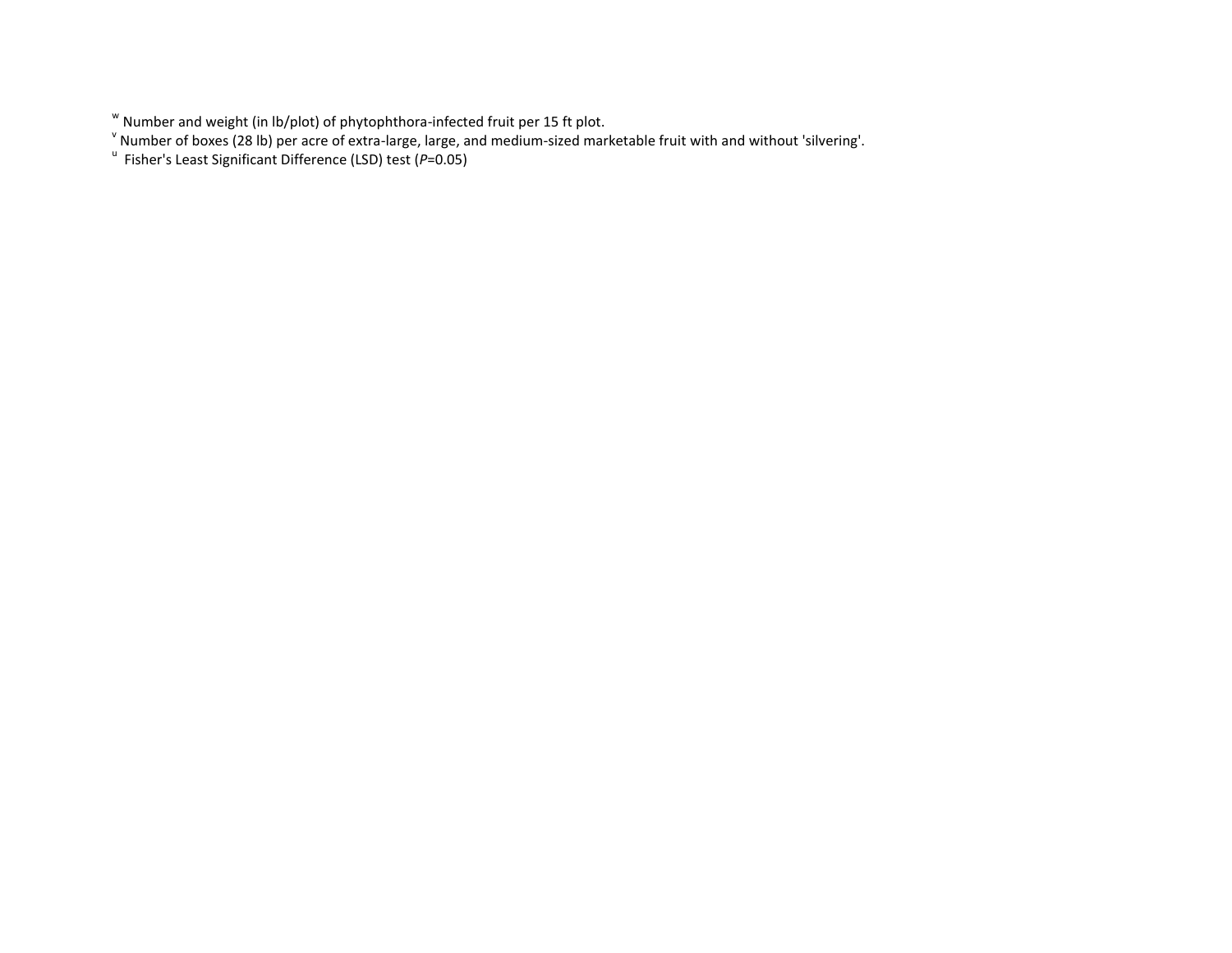Table 2. Number and weight of total marketable fruit, number and weight of marketable fruit with 'silvering', percentage of marketable fruit with 'silvering', number and weight of phytophthora-infected fruit, and marketable boxes per acre at harvest 2 on 30 Aug at the Rutgers Agricultural Research and Extension Center in 2012.

|                   |              |                               |       |                             |      | %                      |                             |               |                      |  |
|-------------------|--------------|-------------------------------|-------|-----------------------------|------|------------------------|-----------------------------|---------------|----------------------|--|
|                   |              | Marketable fruit              |       |                             |      | marketable             |                             | Phytophthora- |                      |  |
| Cultivar/Breeding |              | Marketable fruit <sup>2</sup> |       | with silvering <sup>y</sup> |      | fruit with             | infected fruit <sup>w</sup> |               | Marketable           |  |
| Line              | Company      | No                            | Wt    | No                          | Wt   | silvering <sup>x</sup> | No                          | Wt            | boxes/A <sup>v</sup> |  |
| Alliance          | Harris Moran | $31.75$ <sup>u</sup>          | 10.52 | 3.50                        | 1.12 | 17                     | 1.25                        | 0.00          | 659                  |  |
| Archimedes        | Seminis      | 22.75                         | 7.70  | 5.25                        | 1.95 | 22                     | 2.75                        | 0.00          | 472                  |  |
| Aristotle         | Seminis      | 22.75                         | 7.10  | 4.25                        | 1.37 | 17                     | 4.75                        | 0.27          | 472                  |  |
| Camelot           | Seminis      | 21.75                         | 6.58  | 0.00                        | 0.00 | 0                      | 7.00                        | 0.00          | 451                  |  |
| Declaration       | Harris Moran | 41.25                         | 13.85 | 1.25                        | 0.51 | $\overline{2}$         | 0.75                        | 0.00          | 856                  |  |
| PS0994-1819       | Seminis      | 45.00                         | 15.67 | 10.00                       | 3.73 | 24                     | 1.00                        | 0.00          | 934                  |  |
| Revolution        | Harris Moran | 36.00                         | 11.82 | 0.75                        | 0.33 | 5                      | 4.75                        | 0.00          | 747                  |  |
| E20B.20854        | Enza Zaden   | 20.75                         | 6.43  | 4.00                        | 1.40 | 15                     | 1.25                        | 0.00          | 431                  |  |
| nn030627          | Syngenta     | 31.00                         | 10.96 | 14.75                       | 5.32 | 46                     | 4.00                        | 0.36          | 643                  |  |
| nn030974          | Syngenta     | 26.75                         | 9.33  | 9.75                        | 3.48 | 36                     | 0.75                        | 0.07          | 555                  |  |
| nn031181          | Syngenta     | 23.75                         | 8.28  | 9.00                        | 3.45 | 38                     | 1.00                        | 0.00          | 493                  |  |
| Intruder          | Syngenta     | 29.75                         | 10.34 | 8.75                        | 3.27 | 27                     | 0.25                        | 0.00          | 617                  |  |
| FPP1814           | Sakata       | 20.50                         | 6.54  | 5.25                        | 1.75 | 8                      | 9.75                        | 0.00          | 425                  |  |
| CSX32222          | Sakata       | 8.75                          | 2.56  | 0.25                        | 0.07 | $\overline{2}$         | 5.75                        | 0.00          | 182                  |  |
| CSX32801          | Sakata       | 28.00                         | 9.10  | 3.00                        | 0.96 | 8                      | 2.50                        | 0.11          | 581                  |  |
| CSX32805          | Sakata       | 17.00                         | 5.26  | 2.25                        | 0.70 | $\overline{7}$         | 1.25                        | 0.00          | 353                  |  |
| PS 16351609       | Seminis      | 7.25                          | 2.24  | 1.25                        | 0.41 | 17                     | 4.25                        | 0.07          | 150                  |  |
| Vanguard          | Harris Moran | 41.75                         | 15.78 | 4.25                        | 1.68 | 11                     | 1.00                        | 0.15          | 866                  |  |
| Paladin           | Rogers       | 29.00                         | 8.70  | 5.00                        | 1.67 | 26                     | 2.50                        | 0.00          | 602                  |  |
|                   | <b>LSD</b>   | 29.78                         | 10.15 | 8.75                        | 3.18 | 23                     | 7.02                        | 0.31          | 618                  |  |

<sup>z</sup> Number and weight (in lb/plot) of extra-large (>.05 lb), large (.33-.49 lb), and medium-sized (.25-.32 lb) marketable fruit with and without 'silvering' per 15 ft plot.

<sup>y</sup> Number and weight (lb/plot) of extra-large, large, and medium-sized marketable fruit with 'silvering' per 15 ft plot.

<sup>x</sup> Percentage of marketable fruit (extra-large, large, and medium) with 'silvering' per 15 ft plot.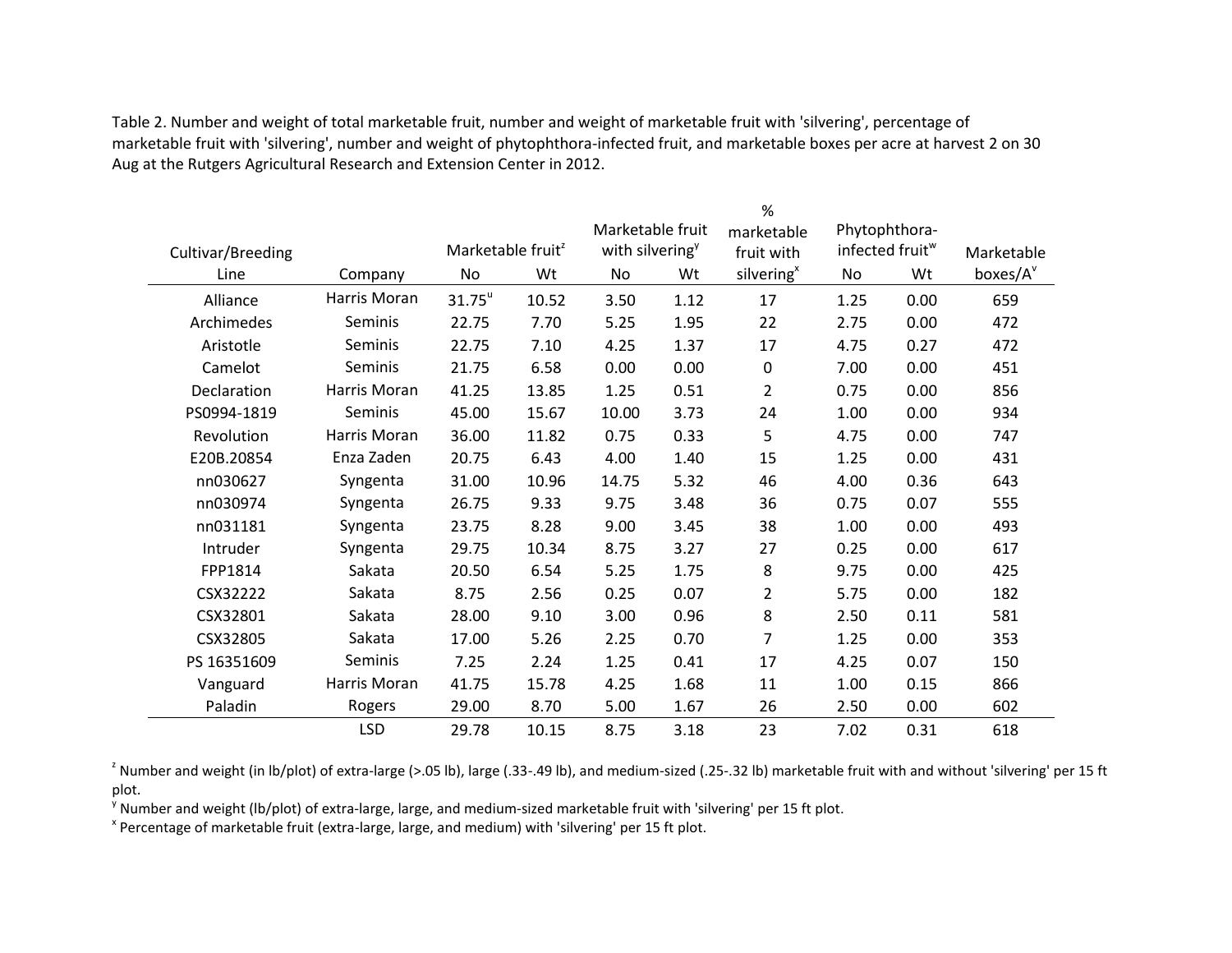<sup>&</sup>lt;sup>w</sup> Number and weight (in lb/plot) of phytophthora-infected fruit per 15 ft plot.<br><sup>v</sup> Number of boxes (28 lb) per acre of extra-large, large, and medium-sized marketable fruit with and without 'silvering'.<br><sup>u</sup> Fisher's Lea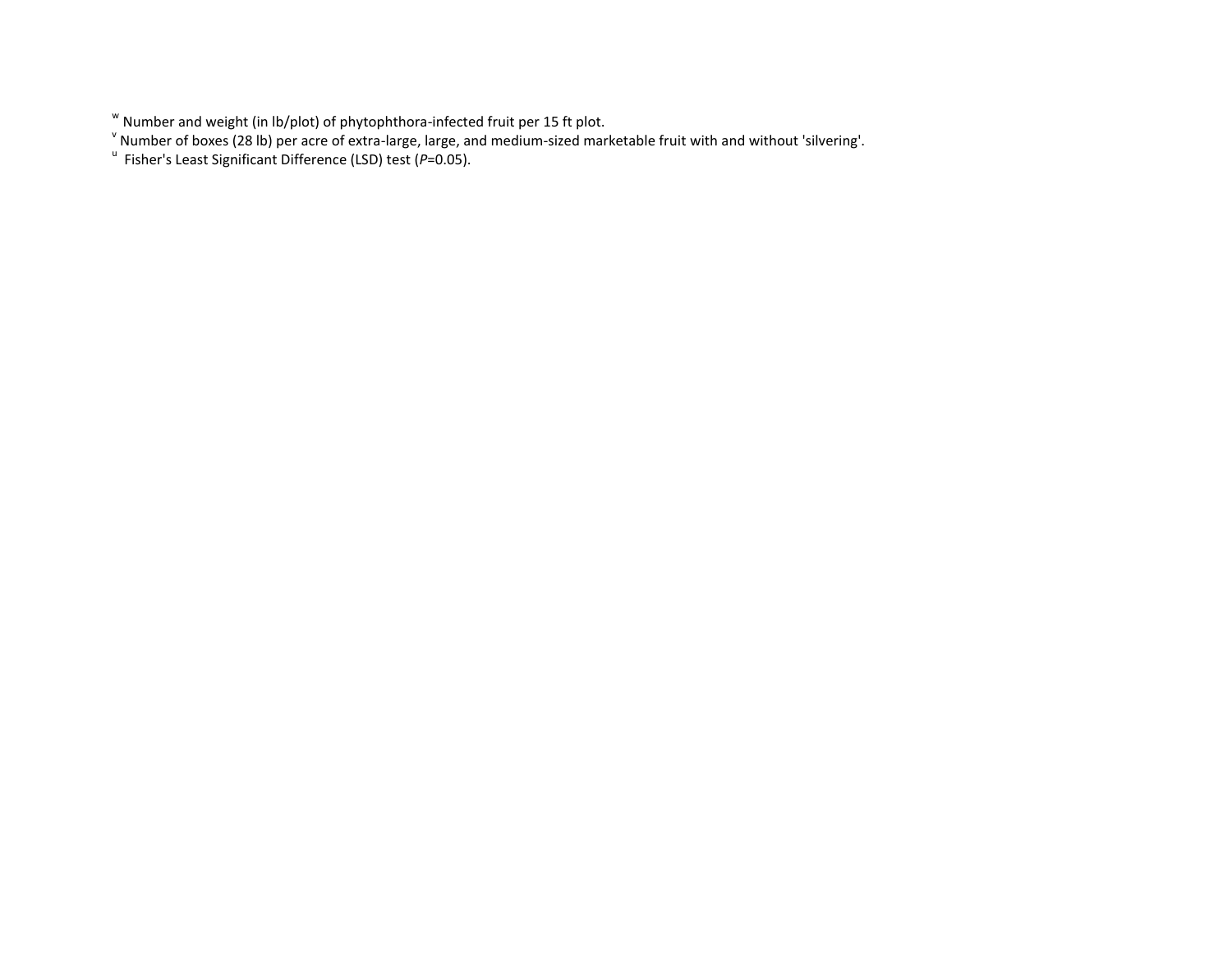Table 3. Number and weight of total marketable fruit, number and weight of marketable fruit with 'silvering', percentage of marketable fruit with 'silvering', number and weight of phytophthora-infected fruit, and marketable boxes per acre at harvest 3 on 19 Sep at the Rutgers Agricultural Research and Extension Center in 2012.

|                   |              |                               |       |                             |      | $\%$                   |                             |      |                      |
|-------------------|--------------|-------------------------------|-------|-----------------------------|------|------------------------|-----------------------------|------|----------------------|
|                   |              |                               |       | Marketable fruit            |      | marketable             | Phytophthora-               |      |                      |
| Cultivar/Breeding |              | Marketable fruit <sup>2</sup> |       | with silvering <sup>y</sup> |      | fruit with             | infected fruit <sup>w</sup> |      | Marketable           |
| Line              | Company      | No                            | Wt    | No                          | Wt   | silvering <sup>x</sup> | No                          | Wt   | boxes/A <sup>v</sup> |
| Alliance          | Harris Moran | $25.75^u$                     | 9.26  | 1.25                        | 0.51 | 3                      | 3.75                        | 0.58 | 534                  |
| Archimedes        | Seminis      | 20.25                         | 7.40  | 6.25                        | 2.50 | 25                     | 3.00                        | 0.41 | 420                  |
| Aristotle         | Seminis      | 14.75                         | 5.14  | 3.75                        | 1.42 | 17                     | 0.50                        | 0.04 | 306                  |
| Camelot           | Seminis      | 9.50                          | 3.09  | 0.25                        | 0.10 | 3                      | 11.00                       | 1.58 | 197                  |
| Declaration       | Harris Moran | 16.75                         | 6.08  | 2.50                        | 1.11 | 14                     | 0.25                        | 0.02 | 348                  |
| PS0994-1819       | Seminis      | 17.75                         | 6.31  | 2.50                        | 0.98 | 14                     | 5.00                        | 0.65 | 368                  |
| Revolution        | Harris Moran | 16.00                         | 5.92  | 0.50                        | 0.21 | 4                      | 4.75                        | 0.60 | 332                  |
| E20B.20854        | Enza Zaden   | 20.25                         | 6.77  | 3.00                        | 1.09 | 11                     | 4.75                        | 0.61 | 420                  |
| nn030627          | Syngenta     | 18.50                         | 7.51  | 5.75                        | 2.43 | 23                     | 4.75                        | 0.15 | 384                  |
| nn030974          | Syngenta     | 14.00                         | 5.13  | 5.00                        | 1.82 | 34                     | 7.25                        | 1.21 | 291                  |
| nn031181          | Syngenta     | 18.25                         | 7.63  | 6.00                        | 2.77 | 27                     | 3.50                        | 0.38 | 379                  |
| Intruder          | Syngenta     | 28.50                         | 10.92 | 10.50                       | 4.20 | 37                     | 0.25                        | 0.09 | 591                  |
| FPP1814           | Sakata       | 14.25                         | 4.98  | 3.50                        | 1.24 | 31                     | 12.75                       | 0.90 | 296                  |
| CSX32222          | Sakata       | 1.75                          | 0.54  | 0.50                        | 0.14 | 17                     | 9.25                        | 1.20 | 36                   |
| CSX32801          | Sakata       | 28.25                         | 9.66  | 4.75                        | 1.70 | 11                     | 0.75                        | 0.16 | 586                  |
| CSX32805          | Sakata       | 11.25                         | 3.64  | 0.50                        | 0.17 | $\overline{7}$         | 4.75                        | 0.73 | 233                  |
| PS 16351609       | Seminis      | 1.75                          | 0.54  | 0.00                        | 0.00 | 0                      | 5.25                        | 0.48 | 36                   |
| Vanguard          | Harris Moran | 24.75                         | 9.91  | 7.00                        | 2.98 | 29                     | 3.50                        | 0.47 | 514                  |
| Paladin           | Rogers       | 16.25                         | 5.94  | 10.00                       | 3.70 | 54                     | 12.25                       | 1.99 | 337                  |
|                   | <b>LSD</b>   | 17.33                         | 6.34  | 5.59                        | 2.32 | 26                     | 8.82                        | 1.03 | 360                  |

<sup>2</sup> Number and weight (in lb/plot) of extra-large (>.05 lb), large (.33-.49 lb), and medium-sized (.25-.32 lb) marketable fruit with and without 'silvering' per 15 ft plot.

<sup>y</sup> Number and weight (lb/plot) of extra-large, large, and medium-sized marketable fruit with 'silvering' per 15 ft plot.

<sup>x</sup> Percentage of marketable fruit (extra-large, large, and medium) with 'silvering' per 15 ft plot.

w Number and weight (in lb/plot) of phytophthora-infected fruit per 15 ft plot.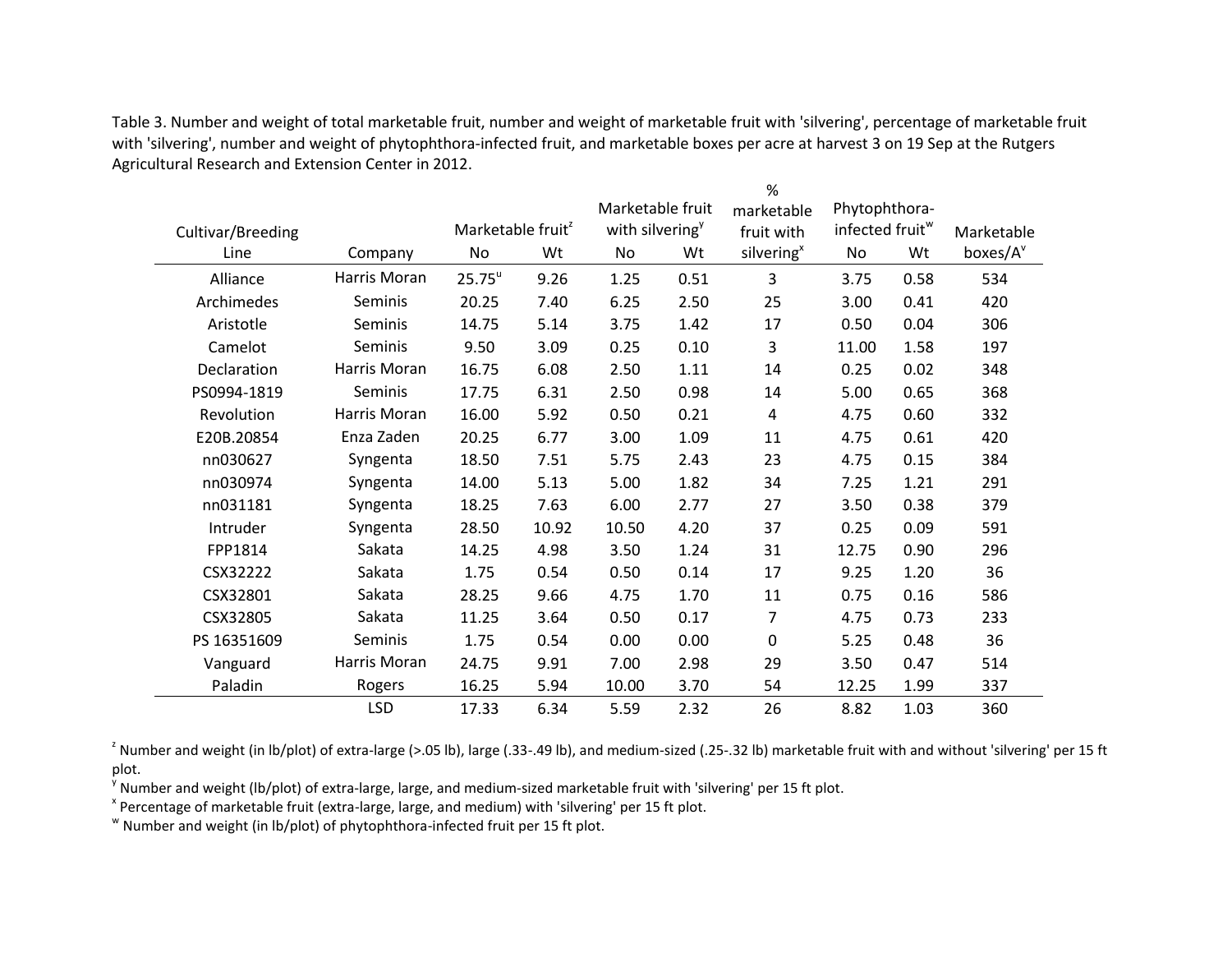v Number of boxes (28 lb) per acre of extra-large, large, and medium-sized marketable fruit with and without 'silvering'. u Fisher's Least Significant Difference (LSD) test (*P*=0.05)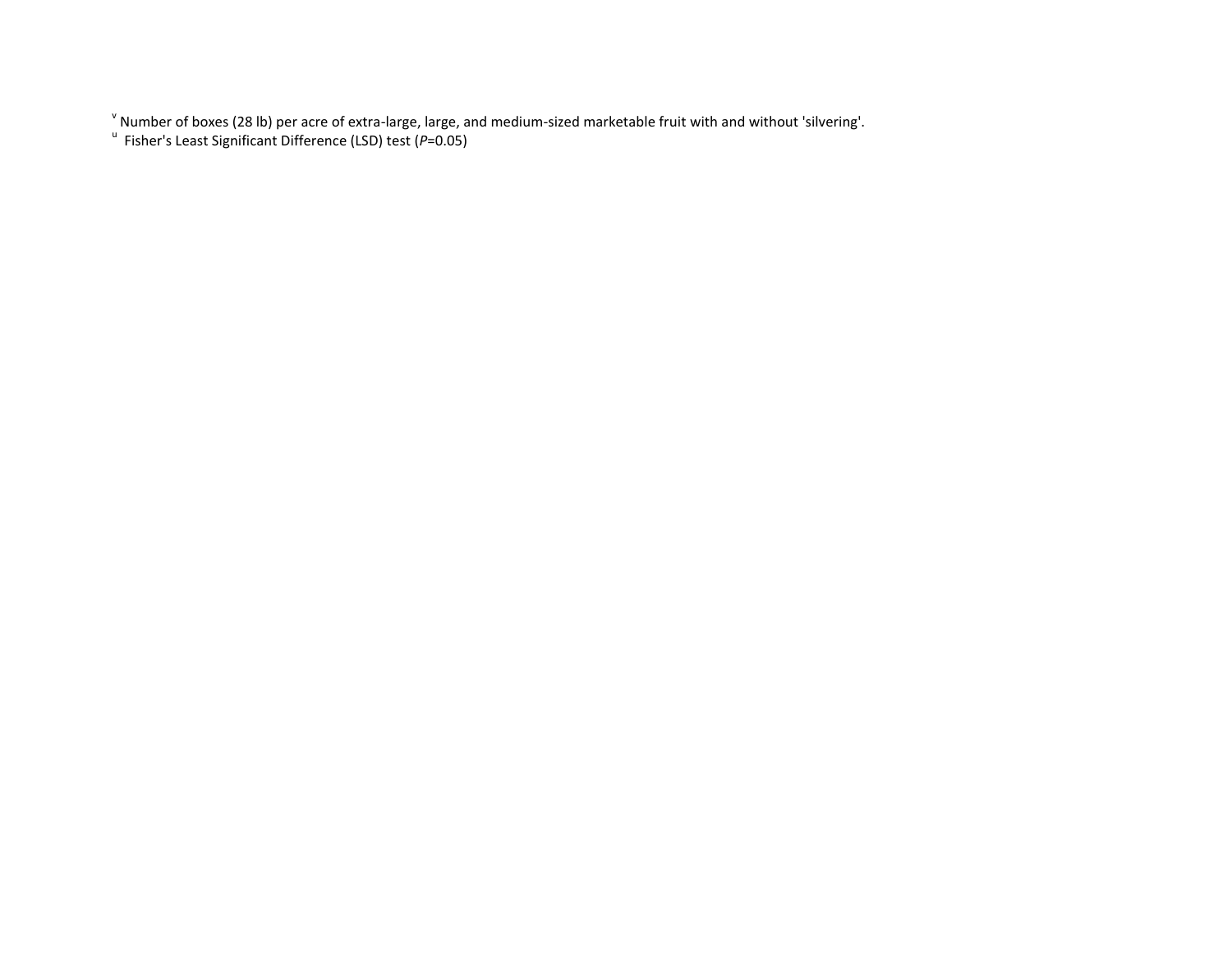Table 4. Number and weight of total marketable fruit, number and weight of marketable fruit with 'silvering', percentage of marketable fruit with 'silvering', number and weight of phytophthora-infected fruit, and marketable boxes per acre at harvest 4 on 9 Oct at the Rutgers Agricultural Research and Extension Center in 2012.

|                   |              |                               |       |                                |      | %                      |                             |      |                      |
|-------------------|--------------|-------------------------------|-------|--------------------------------|------|------------------------|-----------------------------|------|----------------------|
|                   |              |                               |       | Marketable fruit<br>marketable |      |                        | Phytophthora-               |      |                      |
| Cultivar/Breeding |              | Marketable fruit <sup>2</sup> |       | with silvering <sup>y</sup>    |      | fruit with             | infected fruit <sup>w</sup> |      | Marketable           |
| Line              | Company      | No                            | Wt    | No                             | Wt   | silvering <sup>x</sup> | No                          | Wt   | boxes/A <sup>v</sup> |
| Alliance          | Harris Moran | 12.00 <sup>u</sup>            | 3.93  | 0.75                           | 0.32 | 5                      | 3.50                        | 0.69 | 249                  |
| Archimedes        | Seminis      | 21.25                         | 7.90  | 9.75                           | 3.97 | 31                     | 2.50                        | 0.54 | 441                  |
| Aristotle         | Seminis      | 3.50                          | 1.25  | 0.50                           | 0.19 | 4                      | 3.25                        | 0.61 | 73                   |
| Camelot           | Seminis      | 1.75                          | 0.60  | 0.00                           | 0.00 | $\mathbf 0$            | 10.25                       | 0.91 | 36                   |
| Declaration       | Harris Moran | 19.00                         | 6.95  | 3.50                           | 1.37 | 38                     | 4.25                        | 0.96 | 394                  |
| PS0994-1819       | Seminis      | 4.50                          | 1.63  | 1.75                           | 0.59 | 54                     | 8.25                        | 1.16 | 93                   |
| Revolution        | Harris Moran | 7.50                          | 2.88  | 2.25                           | 0.97 | 8                      | 4.00                        | 0.82 | 156                  |
| E20B.20854        | Enza Zaden   | 9.00                          | 3.16  | 1.25                           | 0.48 | 31                     | 9.00                        | 1.78 | 187                  |
| nn030627          | Syngenta     | 20.00                         | 8.21  | 11.00                          | 4.54 | 42                     | 6.50                        | 2.04 | 415                  |
| nn030974          | Syngenta     | 11.25                         | 4.24  | 6.00                           | 2.33 | 59                     | 2.75                        | 0.63 | 233                  |
| nn031181          | Syngenta     | 11.50                         | 4.63  | 4.00                           | 1.74 | 26                     | 4.00                        | 0.58 | 239                  |
| Intruder          | Syngenta     | 33.50                         | 11.93 | 6.25                           | 2.50 | 19                     | 2.75                        | 0.80 | 695                  |
| FPP1814           | Sakata       | 5.75                          | 2.07  | 2.75                           | 1.03 | 21                     | 7.00                        | 1.17 | 119                  |
| CSX32222          | Sakata       | 2.25                          | 0.69  | 0.75                           | 0.22 | 17                     | 4.25                        | 0.58 | 47                   |
| CSX32801          | Sakata       | 8.25                          | 2.76  | 2.00                           | 0.71 | 24                     | 7.75                        | 1.65 | 171                  |
| CSX32805          | Sakata       | 14.25                         | 4.87  | 3.75                           | 1.46 | 25                     | 3.00                        | 0.37 | 296                  |
| PS 16351609       | Seminis      | 0.75                          | 0.24  | 0.00                           | 0.00 | $\pmb{0}$              | 0.50                        | 0.03 | 16                   |
| Vanguard          | Harris Moran | 18.75                         | 6.90  | 8.00                           | 3.25 | 37                     | 10.50                       | 1.25 | 389                  |
| Paladin           | Rogers       | 8.50                          | 2.88  | 4.50                           | 1.62 | 28                     | 18.00                       | 2.47 | 176                  |
|                   | <b>LSD</b>   | 16.37                         | 6.08  | 6.65                           | 2.78 | 36                     | 11.58                       | 2.22 | 340                  |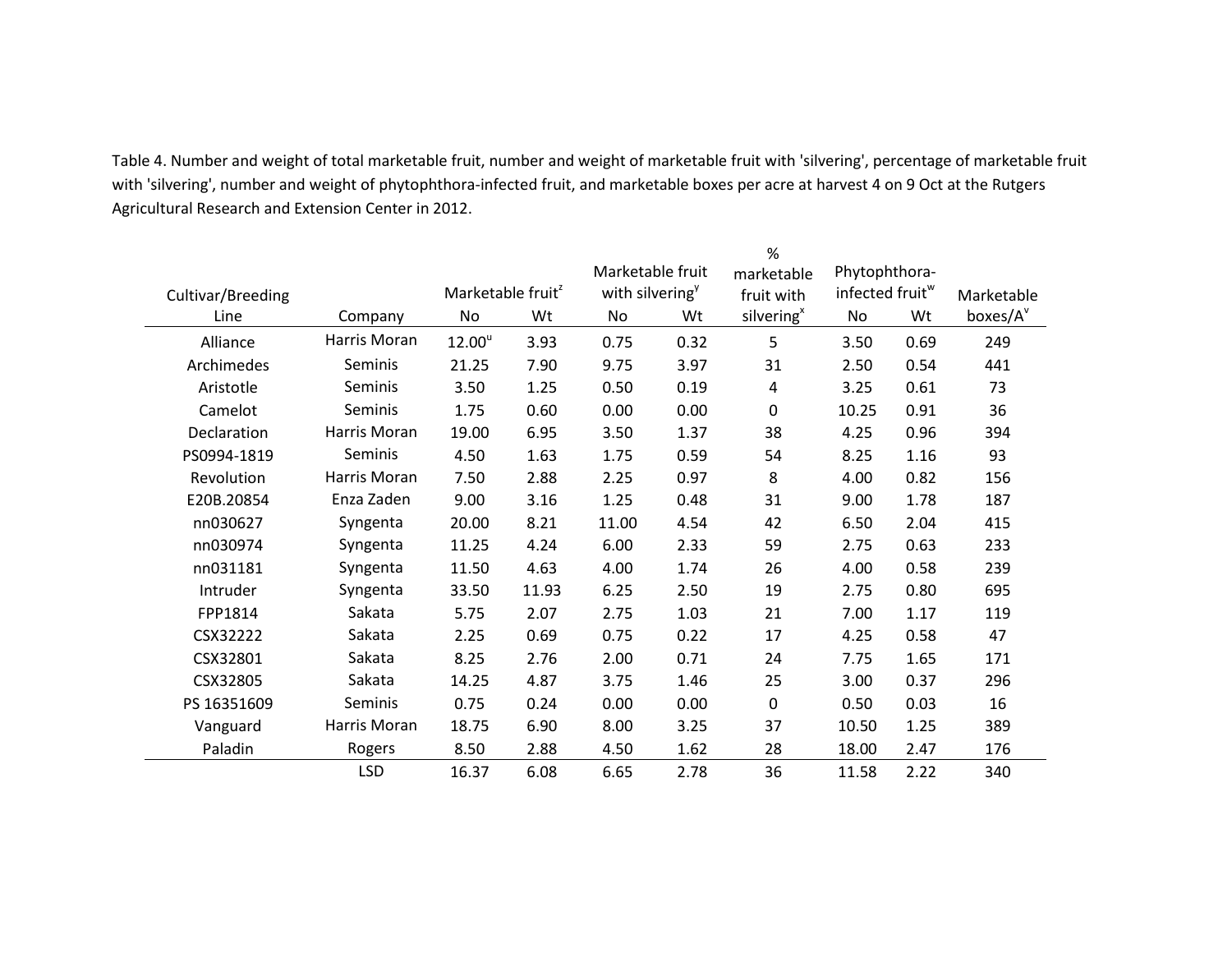<sup>2</sup> Number and weight (in lb/plot) of extra-large (>.05 lb), large (.33-.49 lb), and medium-sized (.25-.32 lb) marketable fruit with and without 'silvering' per 15 ft plot.

<sup>y</sup> Number and weight (lb/plot) of extra-large, large, and medium-sized marketable fruit with 'silvering' per 15 ft plot.

<sup>x</sup> Percentage of marketable fruit (extra-large, large, and medium) with 'silvering' per 15 ft plot.

 $\text{w}$  Number and weight (in lb/plot) of phytophthora-infected fruit per 15 ft plot.

v Number of boxes (28 lb) per acre of extra-large, large, and medium-sized marketable fruit with and without 'silvering'.

<sup>u</sup> Fisher's Least Significant Difference (LSD) test (P=0.05).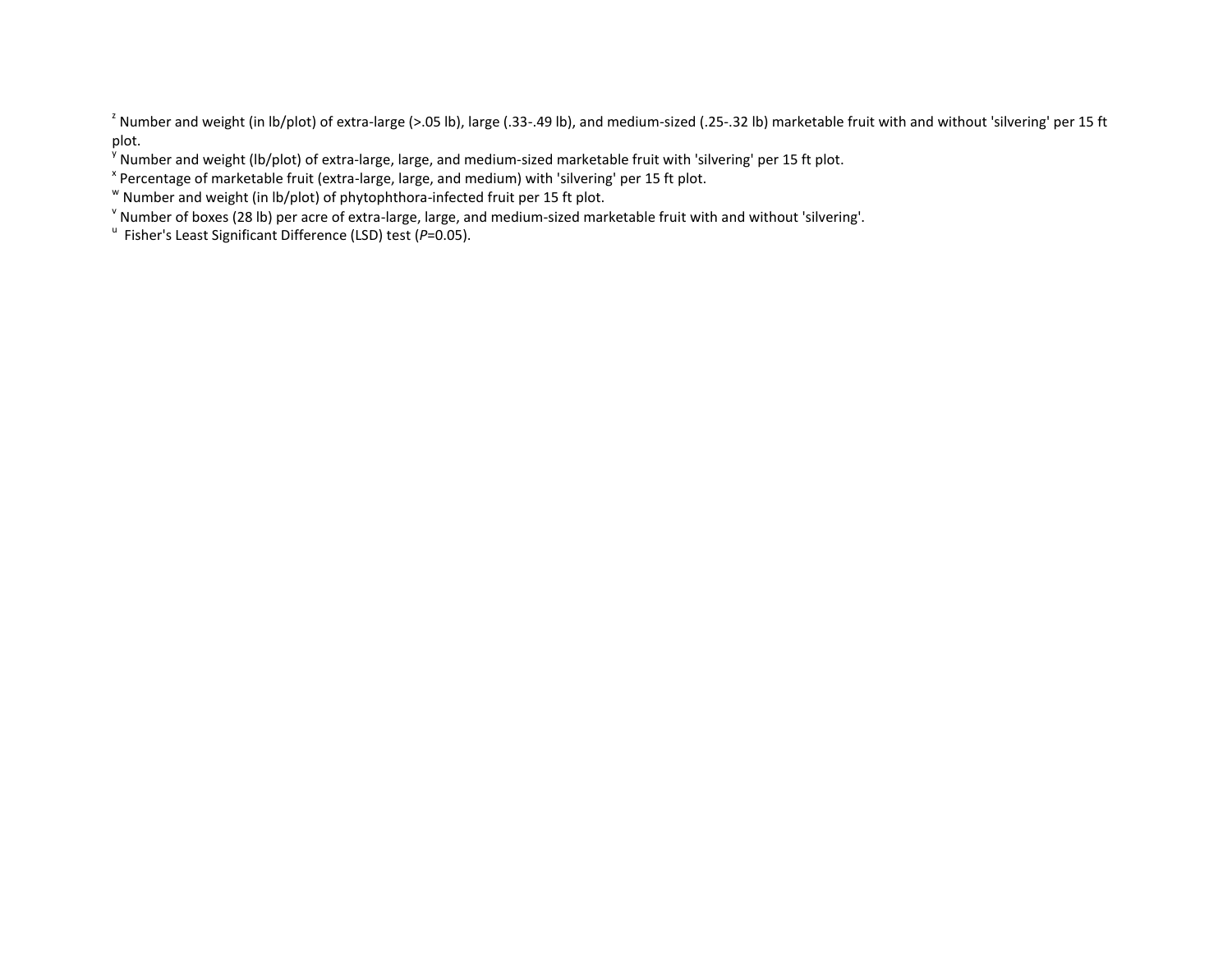Table 5. Total number and weight of total marketable fruit, number and weight of marketable fruit with 'silvering', percentage of marketable fruit with 'silvering', number and weight of phytophthora-infected fruit, and marketable boxes per acre across all harvests dates at the Rutgers Agricultural Research and Extension Center in 2012.

|                        |              |                               |       | %     |                                |                        |                             |      |                      |                    |
|------------------------|--------------|-------------------------------|-------|-------|--------------------------------|------------------------|-----------------------------|------|----------------------|--------------------|
|                        |              |                               |       |       | Marketable fruit<br>marketable |                        | Phytophthora-               |      |                      |                    |
|                        |              | Marketable fruit <sup>2</sup> |       |       | with silvering <sup>y</sup>    | fruit with             | infected fruit <sup>w</sup> |      | Marketable           | <b>AUDPC</b>       |
| Cultivar/Breeding Line | Company      | No                            | Wt    | No    | Wt                             | silvering <sup>x</sup> | No                          | Wt   | boxes/A <sup>v</sup> | Value <sup>u</sup> |
| Alliance               | Harris Moran | $108.75^t$                    | 36.80 | 8.00  | 2.95                           | 11                     | 13.50                       | 1.27 | 2256                 | 1753               |
| Archimedes             | Seminis      | 100.25                        | 34.05 | 28.75 | 10.85                          | 27                     | 17.25                       | 0.99 | 2080                 | 2077               |
| Aristotle              | Seminis      | 61.25                         | 20.03 | 14.00 | 4.87                           | 22                     | 17.00                       | 0.91 | 1271                 | 2646               |
| Camelot                | Seminis      | 53.75                         | 16.50 | 0.25  | 0.01                           | 0.4                    | 40.75                       | 2.53 | 1115                 | 3314               |
| Declaration            | Harris Moran | 118.00                        | 40.66 | 12.50 | 5.02                           | 13                     | 10.00                       | 1.03 | 2448                 | 1852               |
| PS0994-1819            | Seminis      | 102.75                        | 35.59 | 30.75 | 11.16                          | 28                     | 17.50                       | 1.80 | 2132                 | 2012               |
| Revolution             | Harris Moran | 79.50                         | 27.42 | 5.25  | 2.10                           | 7                      | 21.25                       | 1.42 | 1650                 | 2714               |
| E20B.20854             | Enza Zaden   | 75.50                         | 23.92 | 12.25 | 4.35                           | 14                     | 16.00                       | 2.40 | 1566                 | 955                |
| nn030627               | Syngenta     | 88.00                         | 32.80 | 41.00 | 15.54                          | 43                     | 18.00                       | 2.54 | 1826                 | 1449               |
| nn030974               | Syngenta     | 77.75                         | 27.68 | 36.00 | 13.31                          | 45                     | 12.50                       | 1.91 | 1613                 | 1396               |
| nn031181               | Syngenta     | 79.25                         | 29.11 | 24.25 | 9.76                           | 31                     | 12.75                       | 0.96 | 1644                 | 2149               |
| Intruder               | Syngenta     | 120.50                        | 42.50 | 37.75 | 14.19                          | 31                     | 3.25                        | 0.89 | 2500                 | $\mathbf 0$        |
| FPP1814                | Sakata       | 60.25                         | 19.33 | 15.75 | 5.41                           | 14                     | 41.00                       | 2.07 | 1250                 | 3563               |
| CSX32222               | Sakata       | 18.25                         | 5.39  | 2.75  | 0.83                           | 12                     | 26.00                       | 1.78 | 379                  | 4800               |
| CSX32801               | Sakata       | 92.50                         | 30.50 | 18.25 | 6.17                           | 15                     | 13.25                       | 1.92 | 1919                 | 1652               |
| CSX32805               | Sakata       | 68.75                         | 18.38 | 11.25 | 3.80                           | 12                     | 20.00                       | 1.09 | 1219                 | 3053               |
| PS 16351609            | Seminis      | 16.25                         | 4.86  | 1.75  | 0.61                           | 8                      | 19.75                       | 0.61 | 337                  | 5395               |
| Vanguard               | Harris Moran | 143.25                        | 53.23 | 30.75 | 12.17                          | 23                     | 15.00                       | 1.87 | 2972                 | 1095               |
| Paladin                | Rogers       | 80.25                         | 25.37 | 32.00 | 10.89                          | 41                     | 36.25                       | 4.46 | 1665                 | 1463               |
|                        |              | 73.01                         | 25.87 | 23.56 | 8.89                           | 14                     | 20.63                       | 2.33 | 1516                 | 2063               |

<sup>2</sup> Number and weight (in lb/plot) of extra-large (>.05 lb), large (.33-.49 lb), and medium-sized (.25-.32 lb) marketable fruit with and without 'silvering' per 15 ft plot. <sup>y</sup> Number and weight (lb/plot) of extra-large, large, and medium-sized marketable fruit with 'silvering' per 15 ft plot.

<sup>x</sup> Percentage of marketable fruit (extra-large, large, and medium) with 'silvering' per 15 ft plot.

 $\text{w}$  Number and weight (in lb/plot) of phytophthora-infected fruit per 15 ft plot.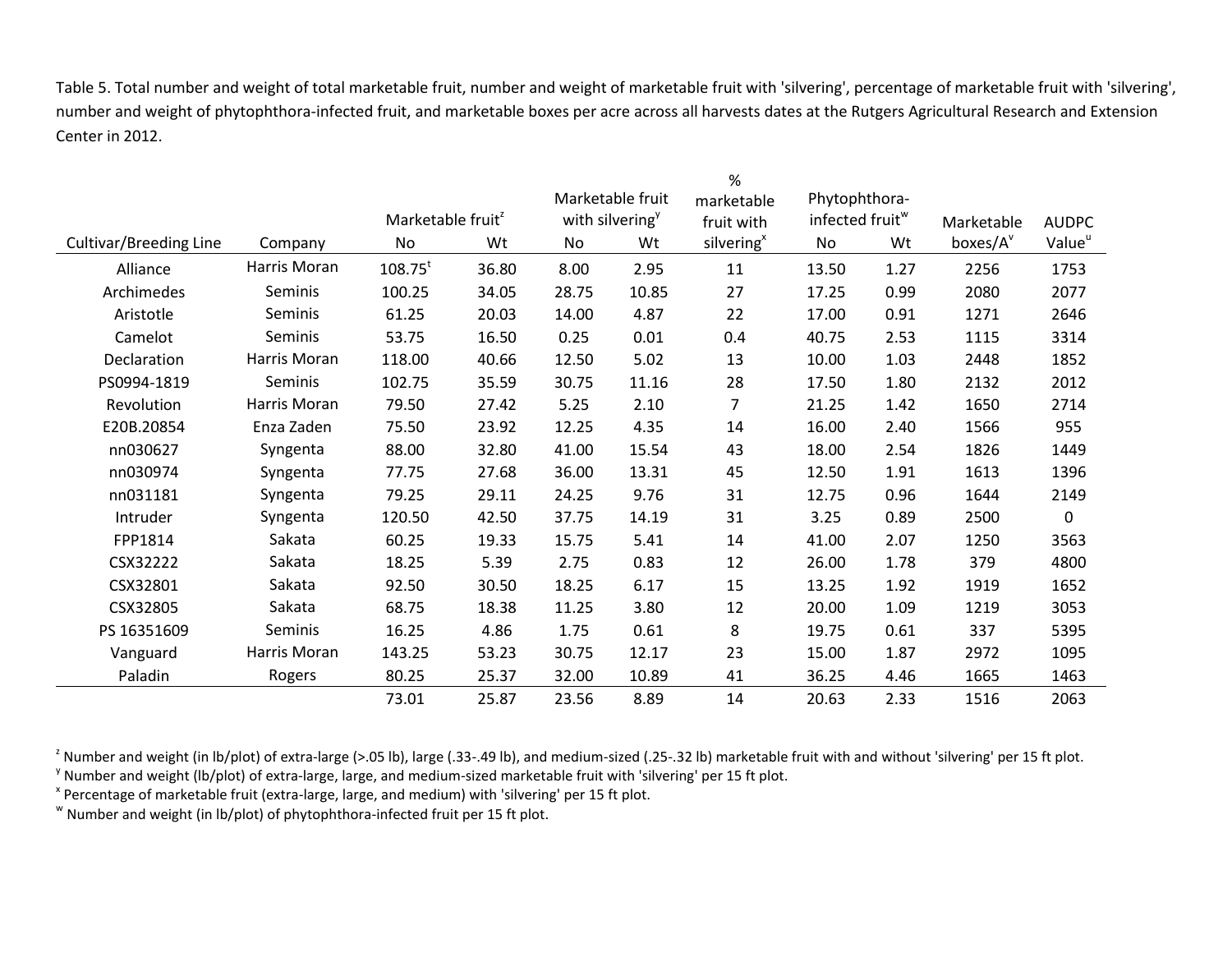<sup>v</sup> Number of boxes (28 lb) per acre of extra-large, large, and medium-sized marketable fruit with and without 'silvering'.<br><sup>u</sup> Arsine-transformed Area Under Disease Progress Curve (AUPDC) value based on number of plants k